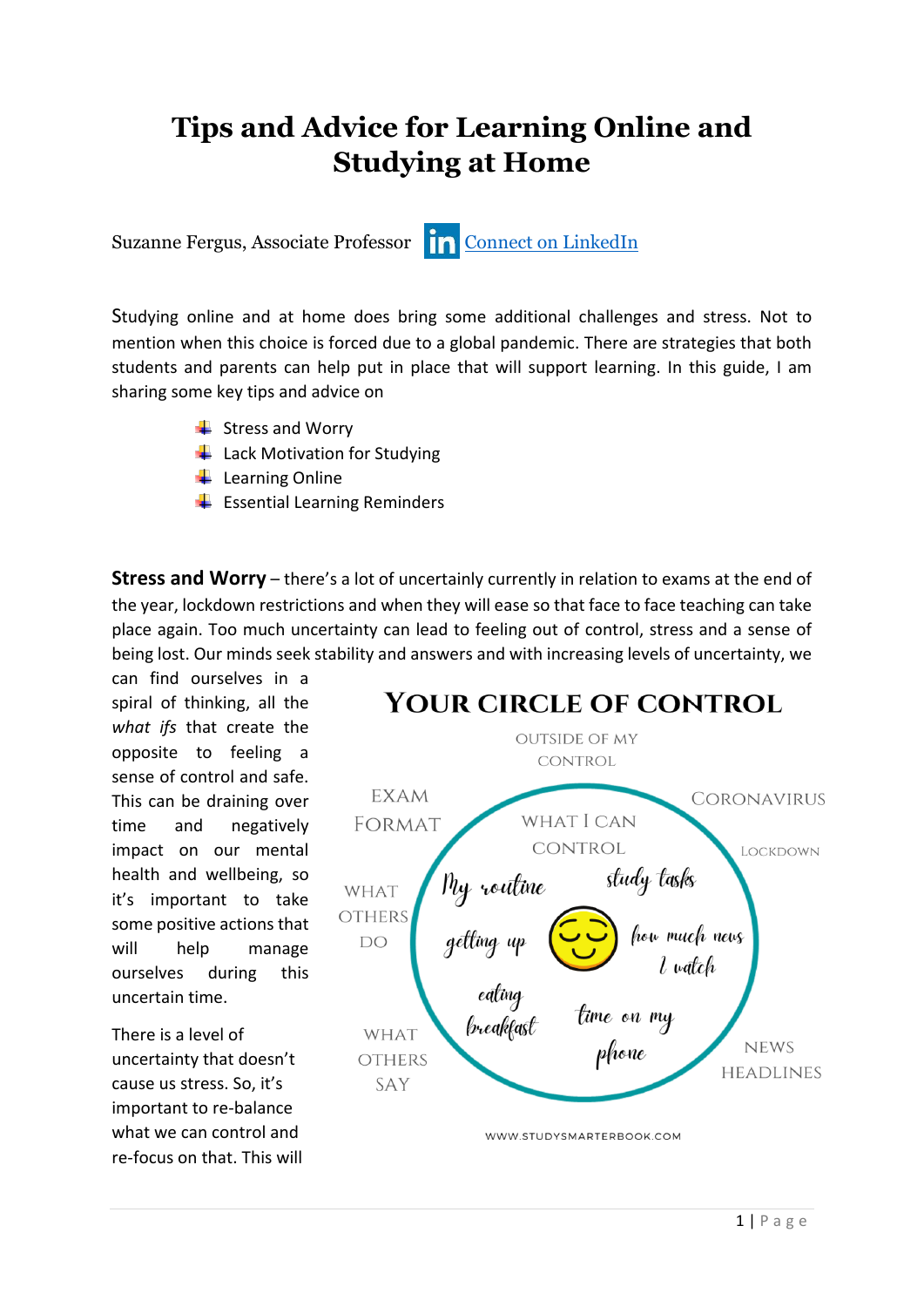help to reassure our brain that we are safe as not everything is going out of control. The circle of control is a great exercise to go through either yourself or with your child.

Imagine a safe and protecting circle around you or think about drawing a circle. Inside are all the things that you can control, so think about what these are….they are likely to be small yet very important things in your life: your routine, getting up, having breakfast, your study schedule, the tasks you are doing, time on your phone, how much news you watch. These are the things that you want to focus on more and put your energy into these things.

Outside of your circle of control and those things that you can't control such as the exam format, what others say and do, the news and coronavirus. The question for you to consider is this: are you putting too much of your energy on these things that are outside your control? Are you thinking too much about them, talking too much about them? Acknowledge them yes, but then re-focus on what you can do now, today.

**Lack motivation for studying** – sometimes it can feel like an uphill struggle to get going and be motivated to study and learn. Continuous procrastination and not getting going can be down to overwhelm. It seems too much to deal with and so we just keep putting it off or we'd rather play games or be on our phones. A useful technique for overwhelm is to break down the work into smaller and more manageable chunks. The pomodoro technique helps to get you started (which is half the battle!). It's breaking down time into 25-minute chunks and having a set task is important so, decide what you will work on for the 25 minutes. Then spend 25 minutes of quality concentration and effort. Put away any distractions until you have a break. Then reinforce that you have been productive, you can do this. You can reward yourself after your daily win by spending time doing non-study activities.



www.studvsmarterbook.com

## **Pomodoro Technique**

Set your task, decide what you are doing

Set timer for 25 minutes

Work on task until timer buzzer sounds

Take a SHORT BREAK, stretch, cuppa etc

Repeat for another 2-3 rounds then take longer break!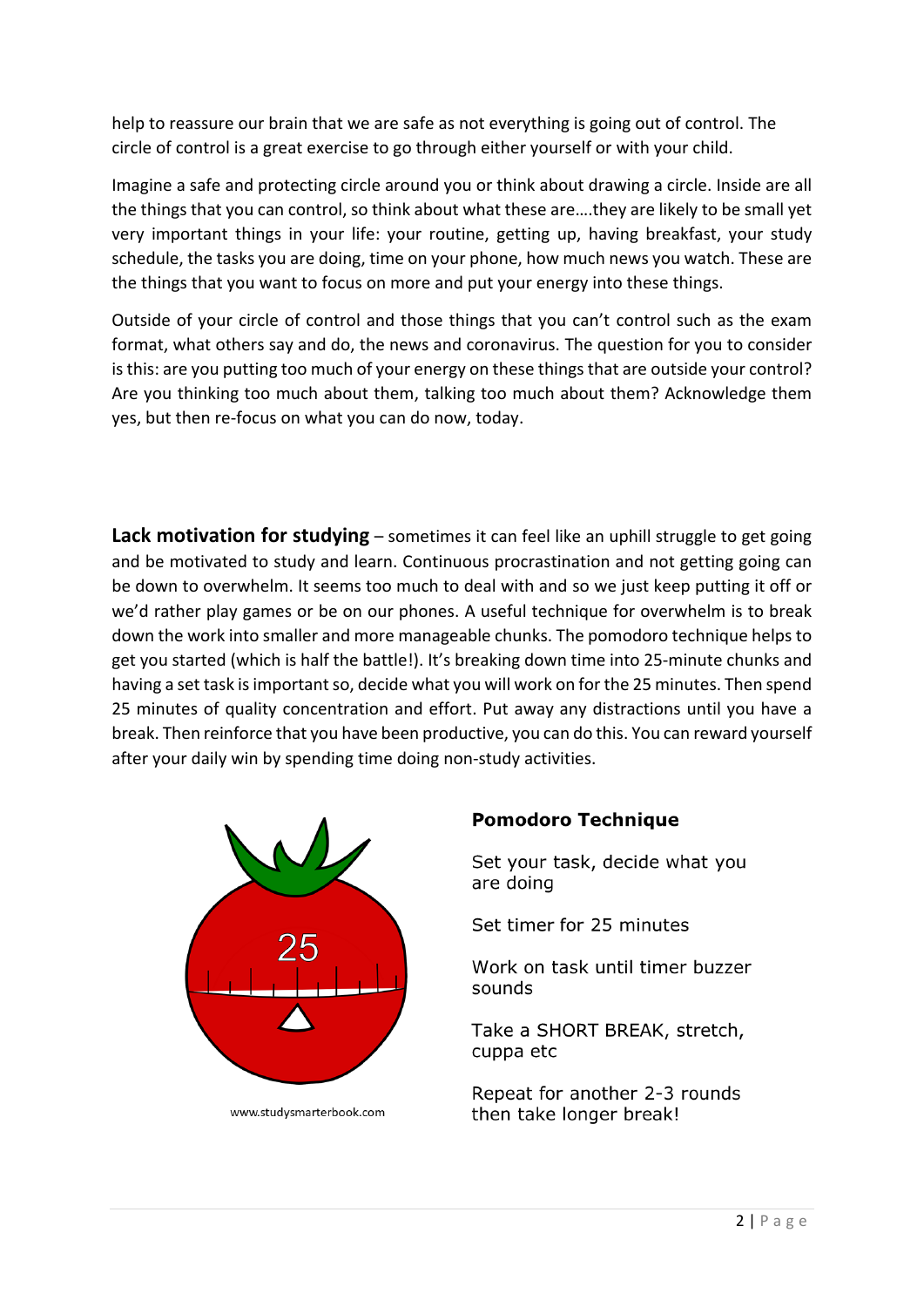**Learning online** – You might be thinking, learning is learning, study is studying. What difference does it make when you are learning online?



With online learning, especially watching recorded videos and participating in live online sessions, the biggest challenges are distractions and mind wandering. Yes, those shiny distractions that grab our attention, and before you know it, your focus is lost, and your mind goes elsewhere. Analysis of 6.9 million online courses found that the median

engagement time was just 6 minutes! That's not a lot of time before getting distracted online. One of the most distracting devices that we have is our mobile phone. It's just so easy to access your phone when you are online and who can resist it? All the notifications that we receive, all the apps that are designed on purpose to invite and tempt us into check our phones regularly and to keep scrolling. Our brains get a dopamine reward. And it's easy to understand why we create these habits.

When online, it's keeping your brain engaged like a puzzle. Our brains need activity. Use questions to keep your brain thinking and more switched on. Questions lead to learning so how can you include questions when learning online?



- Pause the video every 5-10 minutes and ask yourself some questions. What's the main point here? What do I understand from this? What does this mean? How does this link to what I have learnt before?
- If you don't fully understand something put a big question mark next to it. Then you want to find answers to your question marks. Ask other students if they understand it. If yes, ask them to explain it, it will help you both to reinforce what you are learning. Ask the teacher. Google your question.